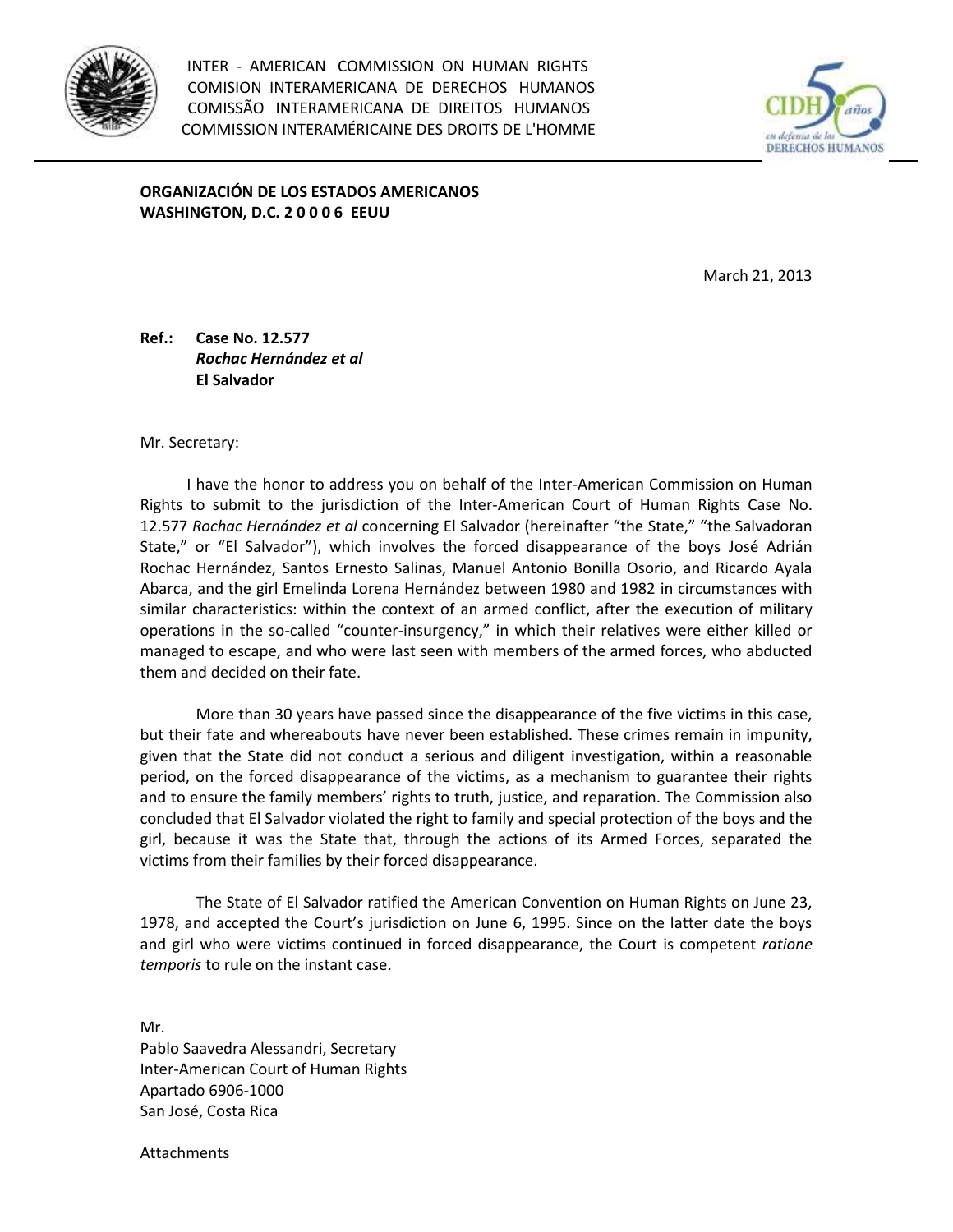The Commission has designated Commissioner Rosa María Ortiz and Executive Secretary Emilio Álvarez Icaza L. as its delegates. Elizabeth Abi-Mershed, Assistant Executive Secretary, and Silvia Serrano Guzmán and Isabel Madariaga, attorneys of the Executive Secretariat of the IACHR, will be legal advisers.

In accordance with Article 35 of the Inter-American Court's Rules of Procedure, the Commission attaches a copy of Report 75/12 prepared per Article 50 of the Convention, and a copy of the Inter-American Commission's entire case file (Appendix I) and the appendixes used in preparation of Report 75/12 (Appendixes). That Report on the Merits was transmitted to the State of El Salvador in a communication of November 21, 2012, giving it a period of two months to report on compliance with the recommendations. The Commission has not received any information from the State of El Salvador. Available information indicates that there has been no progress in compliance.

Given this situation, the Commission decided to submit the case to the jurisdiction of the Inter-American Court in order to obtain justice for the victims.

The Commission submits to the Inter-American Court all the facts stated in the Report on the Merits 75/12, which constitute ongoing violations.

The Commission therefore requests that the Inter-American Court declare that the State of El Salvador

In addition, the Commission requests that the Inter-American Court order the following reparation measures:

1. Conduct a thorough, impartial, and effective investigation into the fate or whereabouts of José Adrián Rochac Hernández, Santos Ernesto Salinas, Emelinda Lorena Hernández, Manuel Antonio Bonilla, and Ricardo Ayala Abarca and, if they are found, make the necessary efforts to ensure family reunification. If it is established that any of them is not alive, take the measures necessary to deliver their remains to their next-ofkin.

2. Conduct a thorough, impartial, and effective investigation into the facts to determine the responsibility and to punish all the perpetrators of the human rights violations to the detriment of the victims in the instant case, including the investigations necessary to determine the responsibility and punish the persons who participated in covering up the facts and in the denial of justice.

3. Make adequate reparation to the victims of the instant case, including both the material and non-material aspect.

4. Adopt the measures necessary for ensuring the effectiveness and permanence for the time necessary of the search commission, the search webpage, and the genetic information system being implemented in the framework of what was ordered by the Inter-American Court of Human Rights in the judgment of the case of the Serrano Cruz Sisters. In particular, ensure that these measures are established through the legal mechanisms that provide legal certainty in its functioning and sufficient budget.